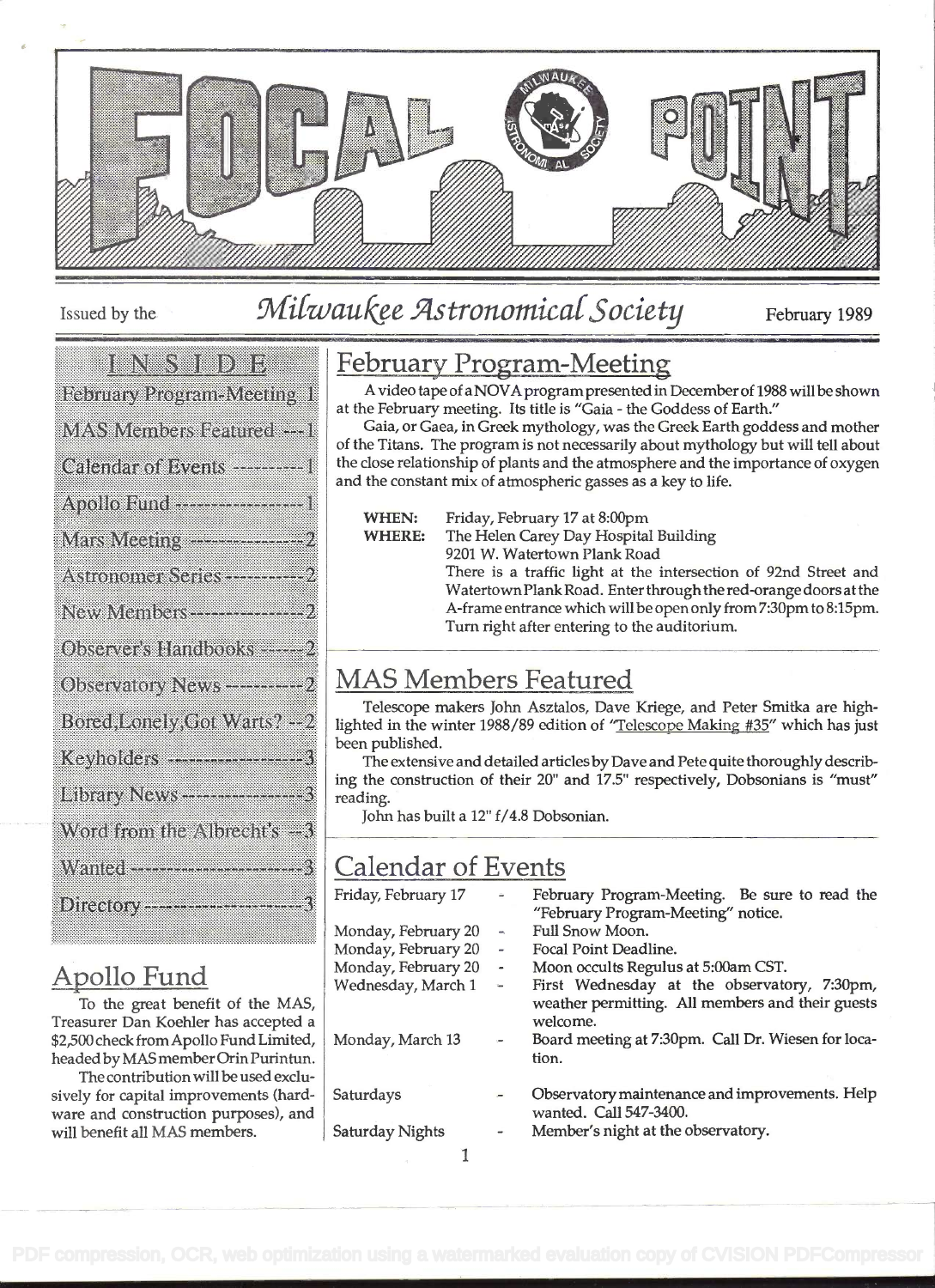## Mars Meetin

Anyone wishing to contribute slides, pictures, drawings, or to participate in the March MAS program meeting on MARS, should attend a meeting at the observatory during the First Wednesday meeting on March 1 at 6:30pm. Bring all materials to the meeting. For info call Lee Keith at 961-8752.

## New Members

New members recently added to the MAS roster are Jay, Carol, Erica, and Natalie Jannsen, Oshkosh; James and Patricia Rapp, Waukesha; Bart and Chris Sierenpiper, Waukesha; Jerry and Peggy Timmons, Brookfield. All will be introduced at the next meeting.

New members are not initiated or embarrassed duringintroduction. They merely acknowledge their presence if they so desire..

## Observer Handbooks

The Observer's (Canadian) Handbooks are here. Your preordered copy can be picked up at the February meeting. There are no extra copies.

## Observatory News

Hats off the Observatory Director Gerry Samolyk. He just completed his 40,000th eclipsing binary observation. We must also laud Assistant Directors John Asztalos and Paul Borchardt for taking over for Gerry during his absence.

Please close the observatory darkroom and toilet doors tightly to conserve heat.

DO NOT open the "B" dome slit too far, it may stick open.

Be careful how you handle the Portascopes, especially the bases. The mounting bearings can be broken off if door jambs are bumped. Some have been damaged.

Please, please let the keyholder know much in advance if you are coming out to the Saturday night watch. Sorne people call at the last minute and stay a short time. Also let the keyholder know if you change your mind about stopping out. Some have made long round trips for nought.

## Amateur Astronomer's Series Classes

#### by Lee Keith

These classes are informal, low key classes on basic observing techniques and telescope selection, use and maintenance. If you are a beginner to astronomy or an intermediate observer looking for specific info, these classes are right up your alley. You don't even have to take notes, as there will be handouts summarizing salient points. After class, stick around for the hands on workshop. To register, call the UW-Waukesha Office of Continuing Education at 521-5460 and register for the "Astronomy With Telescopes" class. Be sure you identify yourself as an MAS member.

DATES: March 31, April 7, 14, 15, 22. TIME: 6:30pm to 8:30pm at the Observatory

At least 2 dates will be used for observing and using telescopes, weather permitting. Members are encouraged to bring and use their own telescopes during observing sessions. Remember: Dress warmly!

#### Reading the Celestial Roadmap

The Small, Faint & the Diffuse: Finding Celestial Objects Workshop: Take out Portascopes & find a few Messier objects or Burnham Club double stars!

#### Neophyte's Guide to Telescopes

All the Extras - Accessories Workshop: Those amazing Nebular Filters!

#### What's Your Power?

Workshop: Finding the field of view of your eyepieces by timing stars.

#### Cleaning & Collimation of a Newtonian Telescope

Workshop: Bring in your dirty telescope mirror for cleaning!

If weather permits, there will also be an opportunity for all who attend to be given instructions on the use of the large 12.5" telescope, so you can use this telescope on Saturday member's nights.

## Bored? Lonely? Depressed? Got Warts?

Join an Observing Club just for fun!

Many observing programs are offered to MAS members. These include variable star timings, the Messier Club (finding 101 objects), the Herschel Club (locating 400 objects), and now, as something new, the S. W. Burnham Double Star Club. Many stars appear as single dots of light but actually are doubles. Some are visible to the unaided eye (Mizar and Alcor in the Big Dipper handle, for example). The observatory has a filar micrometer for measuring the distance between double stars.

As a reminder to observers, the MAS offers the Messier Club Observer's Handbook or the new Burnham Club Observer's Handbook if you send a 8.5" x II" SASE with \$1 postage to:

> Lee Keith MAS Observing Clubs Coordinator 1239B E. Randolph Court Milwaukee, Wisconsin 53212.

They contain a wealth of information on observing techniques and hints, as well as detailed maps to find the more elusive objects. Best of all, they're FREE!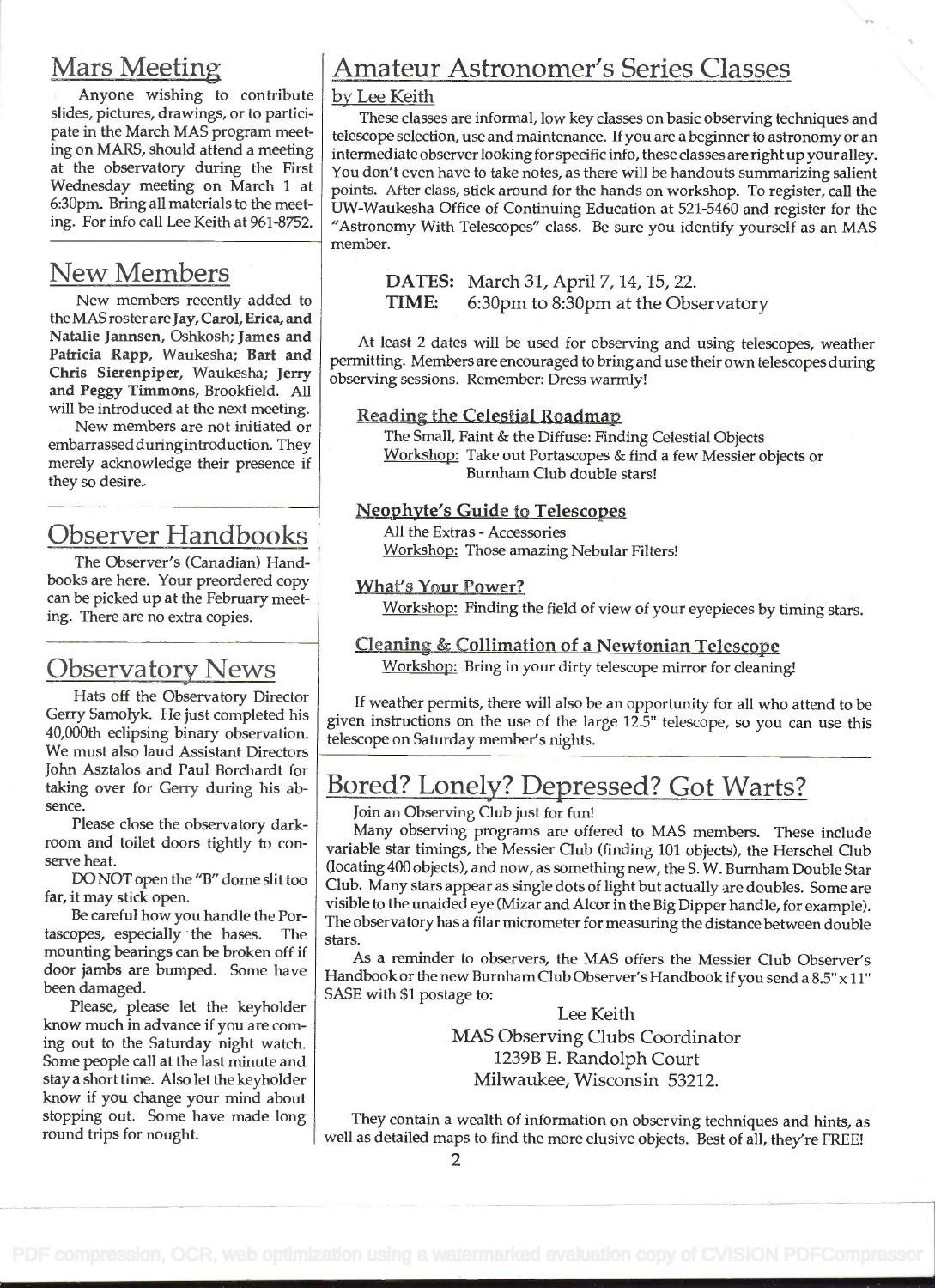|         | Feb. 11 Dan Koehler     | $-662 - 2987$ |
|---------|-------------------------|---------------|
| Feb. 18 | <b>Nick Nichols</b>     | 628-4059      |
| Feb. 25 | John Pfannerstill       | 475-6494      |
|         | Mar. 4 Paul Borchardt   | 781-0169      |
|         | Mar. 11 Terry Ross      | 784-2093      |
|         | Mar. 18 Gerry Samolyk   | 475-9418      |
|         | Mar. 25 Tom Schmidtkunz | 784-0253      |
|         | Apr. 1 Peter Smitka     | 785-0926      |
|         |                         |               |

ground-shaking antics and tempestu-<br>ousness of nearby Kilauea, Bill contin-

## Wanted

Member Rick Moscow has room for a rider to the Texas Star Party. He can also accommodate a telescope of any size. Please call 691-1088 for details.

## Keyholders Library News by Sally Waraczynski

Once again, we thank Sally-Jo Michalko for providing photographs of the great 9 ASTROFEST campout and confabulation. Prominent among all the telescopes and  $4$   $\parallel$  their exhibitors pictured are, of course, the members of the MAS contingent. Other q | unique specimens also have been captured on film for historical documentation.  $\frac{1}{3}$ . These and the 1987 photos are to be found in the History file at the observatory.

At the November meeting, Gary Simpson presented the library with a booklet  $\frac{1}{3}$  | he brought back from the People's Republic of China. This little collection of articles, written in Chinese with English synopsis, is located in the vertical file  $6$  under ASTRONOMICAL INSTRUMENTS.

An unaccountable gap in our library collection has been graciously filled in by  $\text{Word From Bill} \& \text{Paul Hess. "All About Telescope" by Sam Brown (1987 ed.) contains over 200 pages of blueprint-type drawings, calculations, and diagrams explaining in the simplest$ Anne Albrecht! terms the design and use of various telescopes and their accessories. Many and amateur has used this classic as a guide for building and testing complete telescope Both are faring well at their home systems, including the eyepieces. The introductory section of general observing<br>near Pahala, Hawaii. Despite the information includes an extensive discussion of the techniques of astropho information includes an extensive discussion of the techniques of astrophotogra-

ousness of nearby Kilauea, Bill contin-<br>ues to add to his long, long list of re-<br>equatorial-mounted telescope for pigovbacking their camera, we have purchased ues to add to his long, long list of re-<br>corded observed variables down to -61°  $\mid$  "Handbook for Star Trackers: Making and Using Star Tracking Camera Platforms" by corded observed variables down to -61° *"Handbook for Star Trackers: Making and Using Star Tracking Camera Platforms"* by<br>Ballard (1988) This is an extremely practical quide to building simple band or ude.<br>Bill is an MAS Founder Member spallard (1988). This is an extremely practical guide to building simple hand or Bill is an MAS Founder Member motor-driven mechanisms which will enable you to make non-trailing images<br>and has been a member since 1933. He during 10-15 minute exposures. When mounted on these platforms, the camera and has been a member since 1933. He during 10-15 minute exposures. When mounted on these platforms, the camera<br>is our southernmost and westernmost  $\epsilon$  follows the apparent motion of the stars. Most designs can be made w is our southernmost and westernmost follows the apparent motion of the stars. Most designs can be made with just a few<br>observer. Pahala is located north of and dollars worth of bardware; but if you prefer, the book include observer. Pahala is located north of and dollars worth of hardware; but if you prefer, the book includes references to rear latitude +19°. commercially available units.

## **Directory**

| 4201 W. Highland Blvd.     |  |
|----------------------------|--|
| Milwaukee, Wisconsin 53208 |  |
|                            |  |

MAS Observatory ........................ 18850 W. Observatory Road ................. 542-9071 New Berlin, Wisconsin

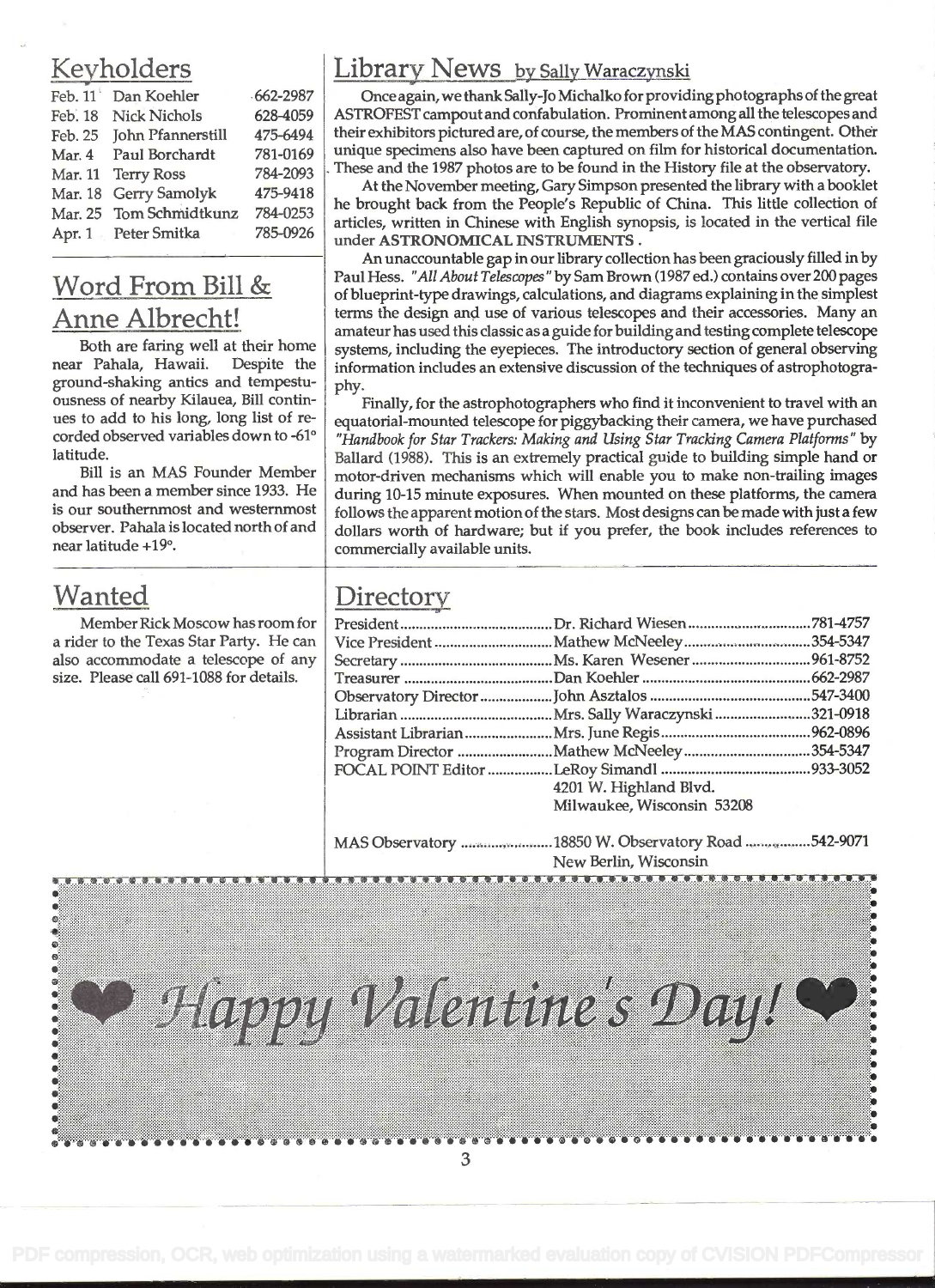

# ASTRONOMICAL LEAGUE

A FEDERATION OF ASTRONOMICAL SOCIETIES A NON-PROFIT ORGANIZATION

★ To promote the science of astronomy.<br>★ To encourage and coordinate activities of amateur astronomical societies.<br>★ To foster observational and computational work, and craftsmanship opportunities in the various fields

\* To provide a medium for correlating amateur acttvities th professional researoh.

SCIENCE SERVICE BUILDING WASHINGTON D.C. 2003ó

Please reply to:

Daniel L. Koehier, NCRAL Chairman W248 S7040 Sugar Maple Drive Waukesha,WI 53186 414-662-2987 January 26, 1989

To all NCRAL ALCORS:

Please note the following with regard to NCRAL Region business:

<sup>I</sup>. I have enclosed a separate letter detailing nomination rules and procedures for the i 989 NCRAL Region Award. Please read this information and discuss it with your fellow members at your next membership meeting or make it available to them through your group's newsletter.

2. The 1989 NCRAL Convention will be held Saturday, April 29, 1989 at the Clock Tower Inn, just off Interstate Highway 90, outside of Rockford, Illinois. Information should be forthcoming shortly. Chairman of this year's convention is Barry Beaman, 6804 Alvina Road, Rockford, IL 61103 (815-962-6540). Please direct all correspondence concerning the convention to Barry.

3. As of this date, I have not received an offer from an NCRAL-member group to host the i 990 regional convention. If your group is interested in hosting this event please contact me. I would be happy to discuss the specifics of convention planning with you by telephone or mail. The first group to contact me with a firm bid for this convention will have precedent over all later bids received by mail or at the i 989 business meeting in Rockford.

4. Nominations for the NCRAL offices of Chairman, Vice-Chairman, and Secretary-Treasurer for 1989/90 are now being accepted by Nominating Committee Chairman Frank Roldan, 5585 Balsam Court, Greendale, WI 53129 (414-423-0210). If you need further information about the duties of these offices or wish to suggest <sup>a</sup> nominee for any of the open positions please contact Frank directly. Larry Jahn is currently serving the first year of a three year term as Regional Representative, thus that position will not be open until 1991.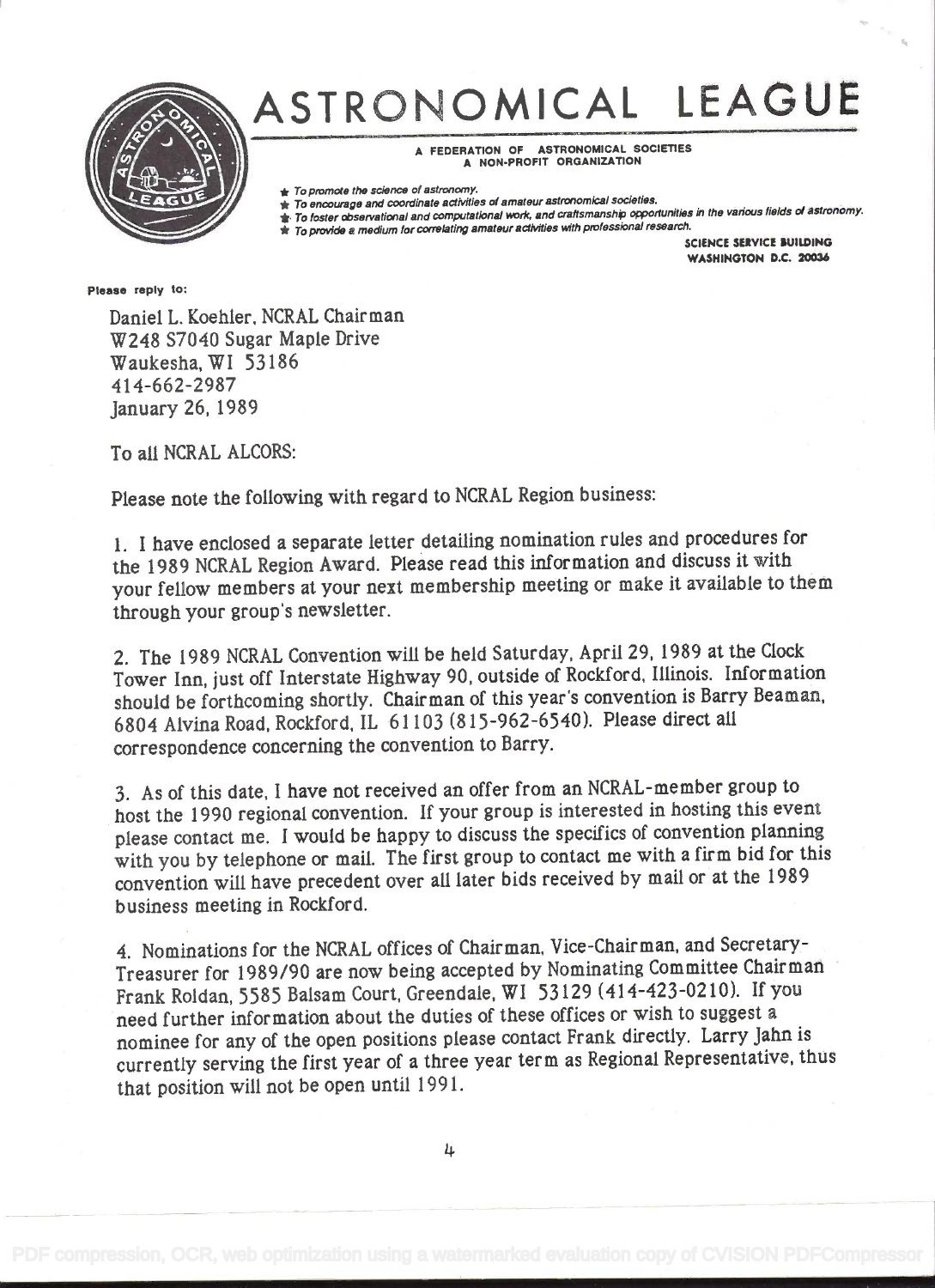

# ASTRONOMICAL LEAGUE

A FEDERATION OF ASTRONOMICAL SOCIETIES A NON-PROFIT ORGANIZATION

- 
- ★ To promote the science of astronomy.<br>★ To encourage and coordinate activities of amateur astronomical societies.<br>★ To foster observational and computational work, and craftsmanship opportunities in the various fields

SCIENCE SERVICE BUILDING WASHINGTON D.C. 20036

Please reply to:

Daniel L. Koehler, NCRAL Chairman W248 S7040 Sugar Maple Drive Waukesha, WI 53186 414-662-2987 January26, 1989

To: All NCRAL ALCORS:

In some past years since the NCRAL's formation the Region Chairman has presented a certificate known as the 'Region Award' to a deserving individual of the NCRAL for meritorious service to the Astronomical League, the NCRAL, or for some other special reason. The Award has been presented infrequently over the years, and guidelines for the selection of a recipient have been sketchy. It is my intention to present the Award this year, however <sup>I</sup>wish to change its nature and the recipient selection process somewhat. I am writing to you for help in this matter.

Beginning in 1989, and hopefully in all years thereafter, the Region Award will be given in a special ceremony at the banquet concluding the NCRAL convention (this year on April 29, 1989 in Rockford, IL). I will accept nominations for the Award beginning today through Monday, March 27 by mail only. On March 29 I will enlist the aide of my fellow Special Committee members (Vice-Chairwoman Marion Bachtell, Secretary-Treasurer Richard Wend, and Region Rep. Larry Jahn) by circulating the nominations to them, and asking for their top three selections, ranked in order. I will compile the votes of all four Committee members, and the nominee receiving the most first-, second-, and third-place votes will receive the award for 1989. In the event of a tie vote among members of the Special Committee, the nominees capturing the highest vote total will receive the Award. In other words, two or possibly three nominees may receive the Award in one year if a tie vote develops. Votes will be cast by mail, and members of the Special Committee will vote independently of each other. Only the Chairman will know the actual outcome of voting.

Rules for nomination are as follows:

<sup>I</sup>. Any individual who has a membership in good standing with a member organization of the NCRAL (including the Member-at-Large program) is eligible for nomination for the NCRAL Region Award. Members of the Special Committee are not eligible for nomination. As accurate records of prior recipients have not been kept, any past winner of the Award (that is, prior to 1 989) is eligible for nomination under this new format.